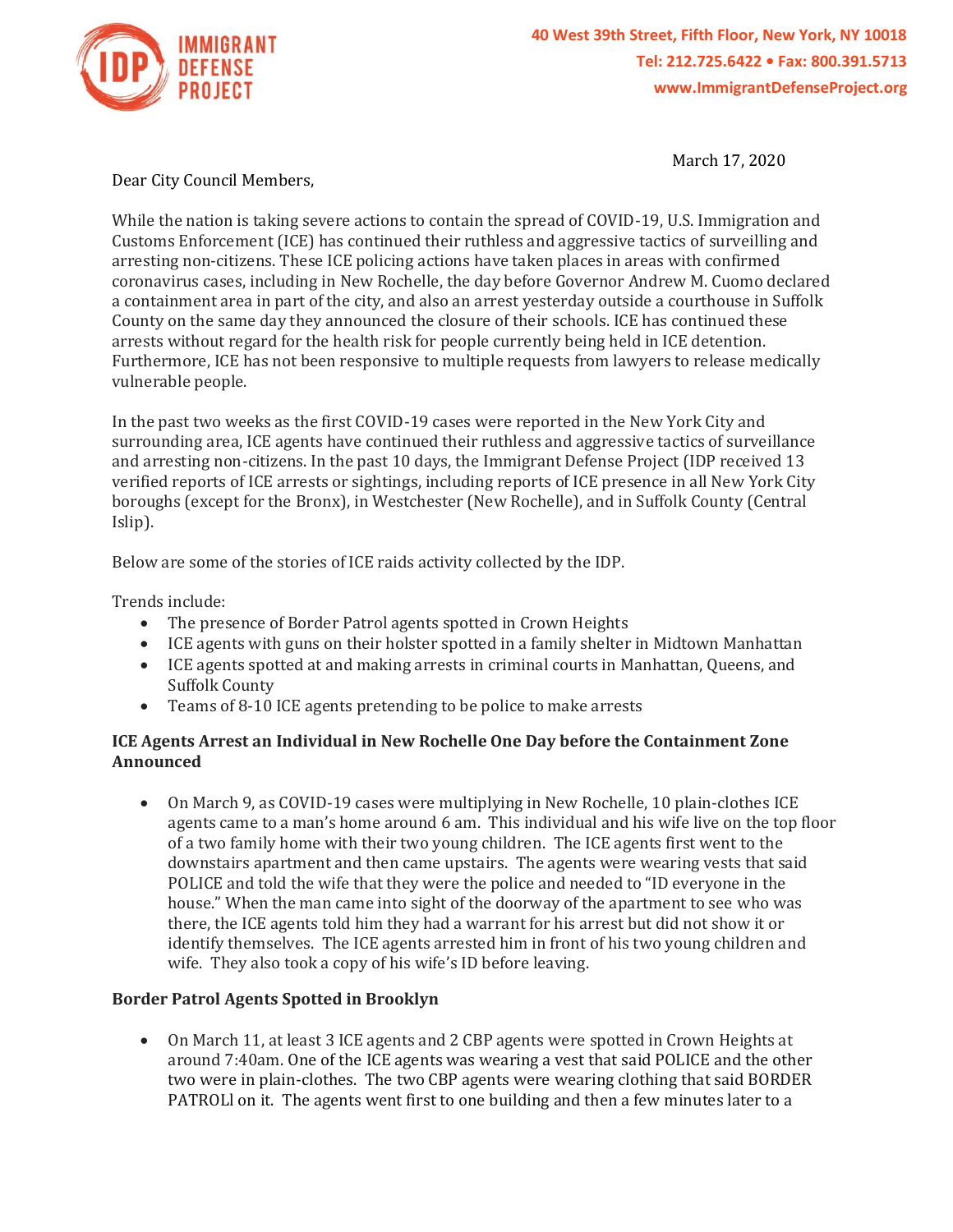second building two doors down, which they entered as someone was leaving the building. Around 7:55 the agents came outside alone and all five agents got into five separate unmarked cars that were double-parked on the street and drove away.

# **ICE Continues Enforcement Actions at and around Courthouses**

- On March 16, an ICE agent entered the Suffolk County District Court in Central Islip and
- observed an individual appear on his court case. As the man left the courthouse, he was followed by the agent and arrested after he left the building.
- On March 9, an individual was arrested entering New York County Criminal Court by ICE agents. Prior to arresting him, the ICE agents entered the courthouse and informed court agents that they intended to arrest this individual.
- On March 9, ICE agents were spotted in Queens County Criminal Court and informed court officers that they had an administrative arrest warrant but did not show it. ICE agents were also spotted in Queens County Criminal Court the following day, March 10.

# **ICE Police Ruses Continue**

- On Sunday March 8, four plain-clothes ICE agents with jackets that said POLICE came to a man's home in Staten Island. They knocked on the door and the individual's girlfriend opened it, thinking the agents were NYPD agents. The agents arrested the individual and took him to ICE detention.
- On March 9, ICE agents arrested a man on the street in Manhattan. ICE agents had previously come to his home pretending to be police looking for someone else. The individual did not know he was arrested by ICE until after the arrest.

# **ICE Agents Spotted in a New York City Family Shelter**

• On March 10 at around 6pm, 5 plain-clothes ICE agents were spotted in a New York City family shelter. Although they were dressed in plain-clothes, they had visible guns and a badge that said ICE, which was only visible up close. to a NYC family shelter that is on a few floors of a hotel. The agents were walking with a building guard.

For your convenience, we are sharing a list of all the resources that IDP has created around ICE raids. They can all be downloaded from [immdefense.org/raids.](http://immdefense.org/raids) Please feel free to use and distribute to your constituents and community members:

- [Defend Against ICE Raids and Community Arrests Toolkit,](https://www.immigrantdefenseproject.org/raids-toolkit/?utm_source=IDP+NEWSLETTER&utm_campaign=bcf089e89a-EMAIL_CAMPAIGN_2019_07_12_03_48&utm_medium=email&utm_term=0_edbeb94e67-bcf089e89a-) updated in July 2019 (in English and Spanish)
- [Know Your Rights Flyers](http://immdefense.org/kyr) (2 pages, available in 16 languages)
- [Know Your Rights Booklet](http://immdefense.org/kyr) (11 pages, available in English and Spanish)
- [Home Raids Poster](http://immdefense.org/kyr) (11x17", available in 7 languages)
- [KYR infographics](http://immdefense.org/infographics) (8 infographics, English and Spanish)
- [Train the Trainer KYR video and slides](https://www.immigrantdefenseproject.org/ttt-materials/) (video in English, slides in English and Spanish)
- [IDP/Newsweek KYR videos](http://immdefense.org/kyr) (English)
- [2018 ICE Raids Trends Report](https://www.immigrantdefenseproject.org/icewatch/) (English)